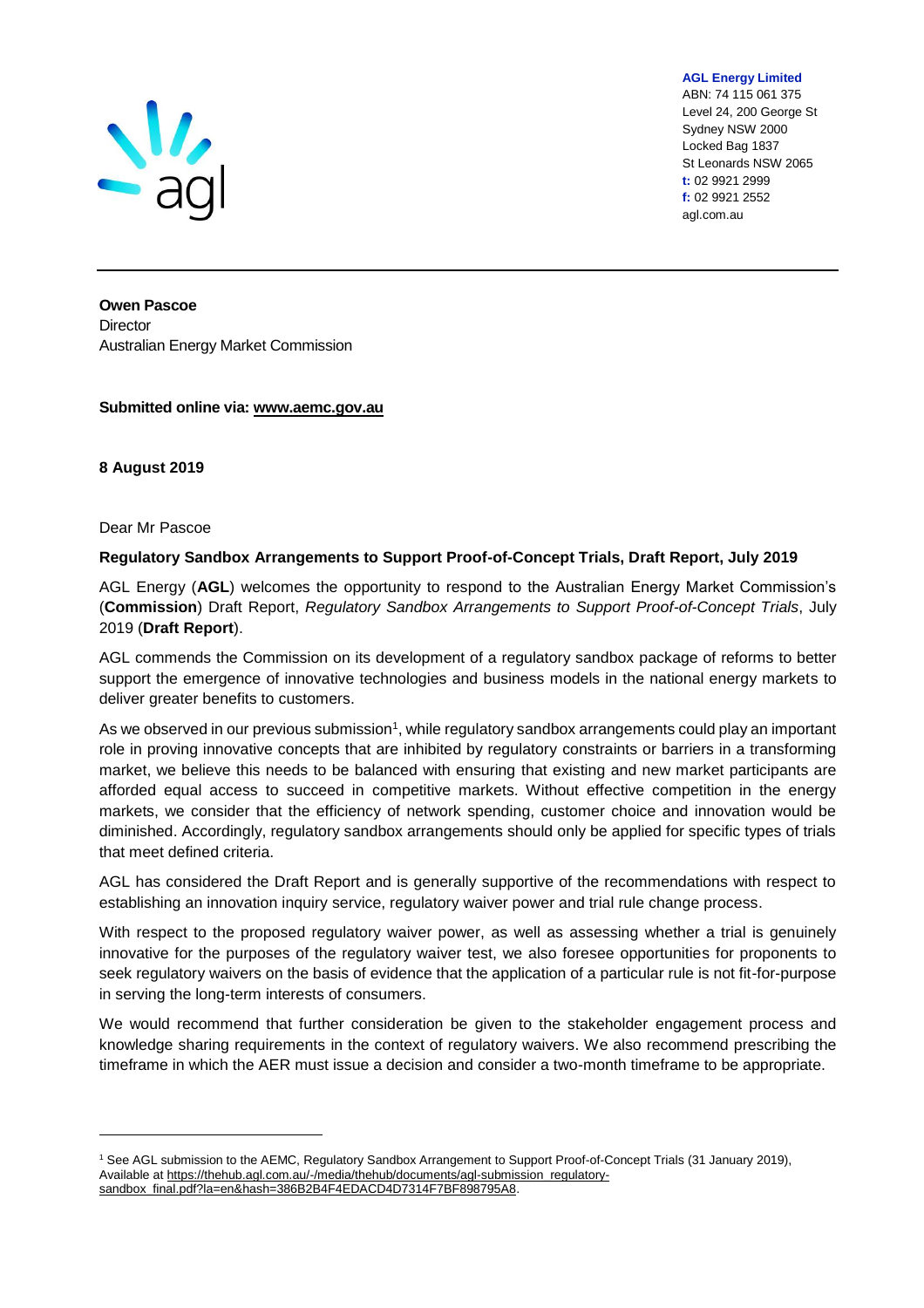

Where a trial has been successful in terms of delivering customer benefits, we would recommend establishing a formal AER process to assess whether the trial regulatory waivers should be transitioned towards a permanent waiver, that entails market notification, stakeholder consultation and an AER determination.

We also consider that certain knowledge sharing requirements should be developed in the context of the rule change process.

We elaborate our feedback on the Commission's Draft Report in the **Attachment**.

Should you have any questions in relation to this submission, please contact Kurt Winter, Regulatory Strategy Manager, on 03 8633 7204 or [KWinter@agl.com.au.](mailto:KWinter@agl.com.au)

Yours sincerely

Con Hristodoulidis **Senior Regulatory Strategy Manager**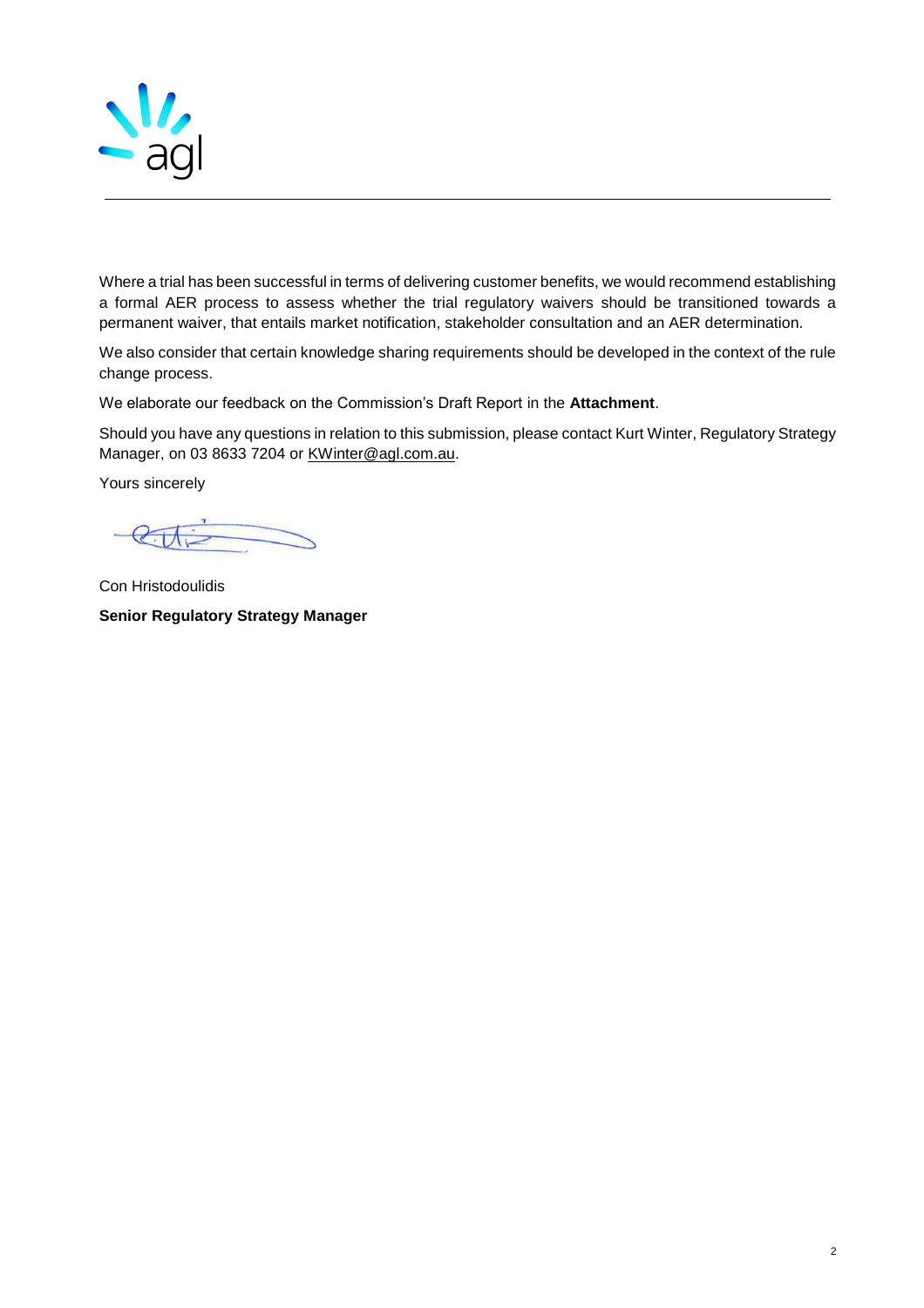

# **ATTACHMENT**

## **1. Innovation inquiry service**

AGL supports the development of the innovation inquiry service, that would be administered by the Australian Energy Regulator (**AER**). We welcome that proponents can use the service to seek an informal steer on regulatory implications for proof-of-concept trials and innovative products, services and business models.

While we appreciate that any advice provided would not be legal advice or be binding on any subsequent regulatory decisions made by the AER, we consider that this service would still provide a beneficial touchpoint for market participants to test their understanding of the regulatory regime and any possible barriers in developing innovative proof-of-concept trials. AGL considers that this service could build upon the AER's existing expertise and would provide a valuable first point of contact in assessing whether proponents should proceed with a regulatory waiver or rule change process.

### **2. Regulatory waiver power**

AGL supports the Commission's draft recommendation that the AER should be granted a new regulatory waiver power in the energy laws, that provides the ability to:

- Grant time-limited waivers from the energy rules;
- Prioritise which trials it should consider first; and
- Set conditions on waivers.

AGL has over the last few years worked with the AER and has obtained time limited 'no action' waivers for the roll out of digital meters following the commencement of Power of Choice regulatory obligations. The 'no action' waiver allowed AGL to demonstrate to the AER, the Commission and other market participants that certain regulatory obligations inhibited rather than supported efficient roll out of digital meters and therefore led to poor customer outcomes. The success of the 'no action' waiver was a major input to the Commission's final Rule in setting minimum timeframes for installing digital meters.

We offer the following advice based on our experience with this process.

### *AER Regulatory Sandbox Guideline*

AGL agrees with the Commission that while all National Electricity Rules, National Energy Retail Rules and National Gas Rules should be within scope for the regulatory waiver power, the AER's power to grant regulatory waivers should be limited by criteria in the rules, and that the rules should inform what is included in the AER's sandbox guideline. We support the Commission's view that the sandbox guideline should:

- Provide and facilitate a clear and transparent framework for trial proponents and market participants; and
- Promote the energy objectives by providing a framework for innovators to conduct trials and promoting competition in the electricity sector.

We agree that the sandbox guideline would elaborate the requirements that trial proponents would have to meet, including:

• The overarching regulatory waiver test set out in the energy laws. AGL supports that the regulatory waiver test would assess both whether the trail is consistent with the energy objectives and is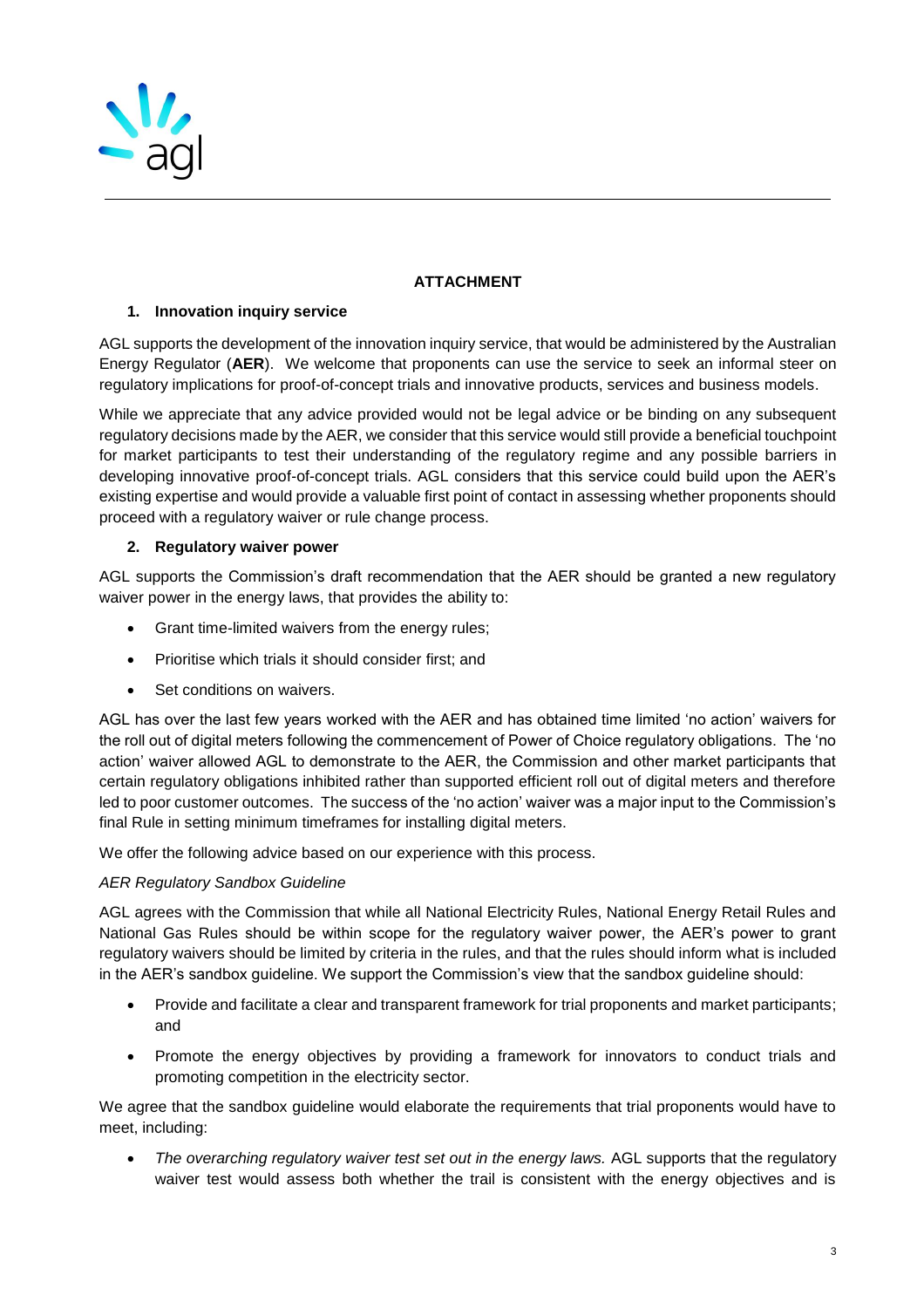

innovative and likely to lead to better outcomes for consumers. As well as assessing whether a trial is genuinely innovative, we also foresee opportunities for proponents to seek regulatory waivers on the basis of evidence that the application of a particular rule is not fit-for-purpose in serving the long-term interests of consumers.

- *Entry requirements to be met before being able to apply for a waiver.* We agree that the minimum requirements specified in the rules should include the details of the trial, the financial and operational capacity of the trail proponent, details of how consumer protections would be maintained, and identification of the rule(s) the proponent is seeking exemption from and why.
- *Eligibility criteria for the granting of a waiver.* We agree that the minimum eligibility criteria specified in the rules should include that the trial would be limited in time, scope and scale, be unable to be conducted without the waiver, is genuinely innovative and has appropriate consumer protections.

AGL also agrees with the Commission's view that the AER's waiver power should be subject to certain constraints and that the AER should not be empowered to:

- Waive provisions under the energy Laws;
- Alter existing rules;
- Exempt themselves; and
- Grant waivers for trials not meeting the energy objectives.

In our view, these parameters will ensure that regulatory sandbox waivers are only granted where there is evidence that a proposed trial aligns with the energy objective, is innovative and has the potential to benefit customers. These parameters also enable the AER to make well-informed determinations on the granting of regulatory waivers on a case by case basis, having due regard to the credentials of a proponent to undertake the proposed trial without detrimentally impacting upon consumer protections and the broader operation of the market.

AGL supports the Commission's recommendation that the sandbox guidelines should also prescribe the timeframe in which the AER must issue a decision with respect to regulatory sandbox waiver applications. In our view, it would be appropriate to set a two-month deadline for the AER to make a final decision. In instances where the AER seeks further information from proponents to inform their determination, the time period should be paused, resuming once any relevant supporting information is provided.

### *Stakeholder consultation process*

AGL would recommend that further consideration be given to the stakeholder consultation process for regulatory waiver applications. In our view, this process will need to carefully balance the need for public consultation where a waiver may have an impact on third parties with the protection of commercial information and intellectual property in the context of a proposed proof-of-concept trial.

We note the Commission's draft recommendation that for waiver applications likely to have an impact on other market participants, the AER should be required to allow for public consultation and that the AER should retain some discretion in deciding whether to conduct public consultations for other waiver applications.

We recommend the stakeholder engagement process also be governed by the AER's sandbox guideline with greater prescription on the circumstances in which stakeholder engagement would be undertaken. The AER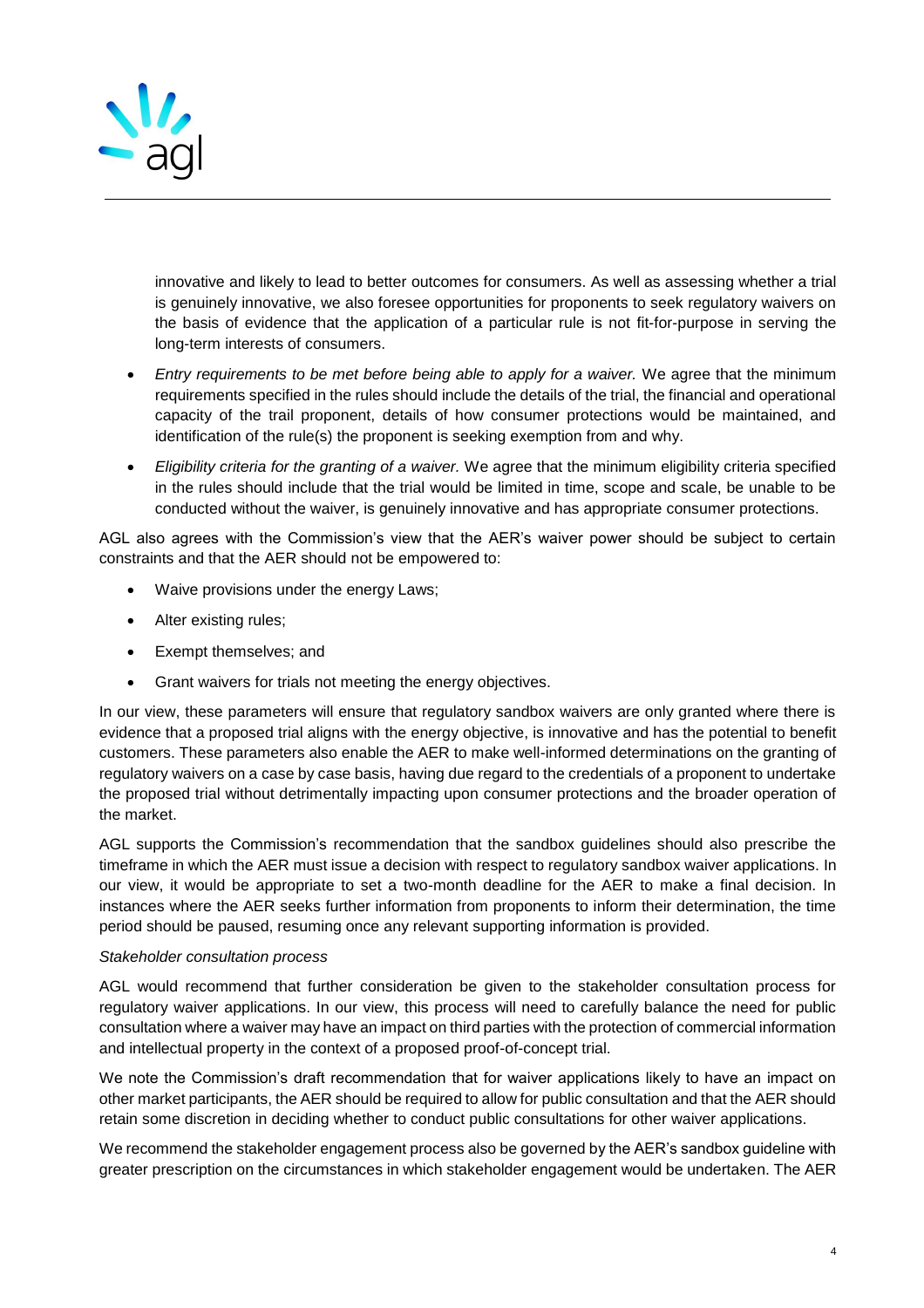

could draw upon the Australian Competition and Consumer Commission's Guidelines for Authorisation of Conduct (non-merger) and the public benefit tests prescribed therein to inform when stakeholder consultation would be required. We also consider that appropriate confidentiality safeguards could be built into the AER's consultation processes to appropriately protect intellectual property in the context of public consultations.

### *Knowledge sharing*

More broadly, we consider that all regulatory waiver applications should be subject to certain knowledge sharing obligations. Given that the regulatory sandbox arrangements are intended to benefit the development of innovation across the national energy markets, we see substantial benefit in the broader market having some degree of visibility of the outcomes of proof-of-concept trials conducted with regulatory waivers in place.

AGL is engaged in formal knowledge sharing arrangements through our participation in the Australian Renewable Energy Agency's (**ARENA**) Advancing Renewables Program. In the context of our Demand Response Project in New South Wales and Virtual Power Plant Project in South Australia, we have shared knowledge on key insights from these innovation trials to support the development of the broader Australian energy markets, including through the provision of formal project milestone reports.<sup>2</sup>

In our experience, knowledge sharing in the context of innovation trials needs to carefully balance the need for knowledge sharing to support the development of the market, with commercial imperatives to encourage further market innovation and participation. Our knowledge sharing arrangements with ARENA strike this balance through clearly described agreements that consider the project outcomes and allow the program partners to develop the most appropriate mechanism for gathering and sharing the information.

Accordingly, we would recommend the following requirements be implemented:

- All approved regulatory waivers should be published on a public register on the AER's website to appropriately inform the market. In order to protect commercial-in-confidence information and/or intellectual property associated with the trial, information reported on the public register could be limited to the applicant entity name, the rules to which the waiver applies and the duration of the waiver.
- All waiver applicants be required to report on the outcomes of proof-of-concept trials, detailing the impact of the trial on customers, in a manner akin to knowledge sharing arrangements currently in place with ARENA. These reports could similarly be published on the AER website to inform future market development and associated waiver applications.

### *Transitioning towards a permanent waiver*

l

Where a trial has been successful in terms of delivering customer benefits, a formal AER process should be established to assess whether the trial regulatory waivers should be transitioned towards a permanent waiver. As well as allowing a trial to become fully compliant with the rules, this process should enable other market participants to apply for the regulatory waiver. The process should entail formal market notification, stakeholder consultations and an AER determination to ensure that all market participants are afforded equal access and an opportunity to respond should the waiver present any material impacts to third parties.

<sup>&</sup>lt;sup>2</sup> See further AGL Demand Response Project, ARENA, Available a[t https://arena.gov.au/projects/agl-demand-response/;](https://arena.gov.au/projects/agl-demand-response/) AGL Virtual Power Plant Project, ARENA, Available at [https://arena.gov.au/projects/agl-virtual-power-plant/.](https://arena.gov.au/projects/agl-virtual-power-plant/)